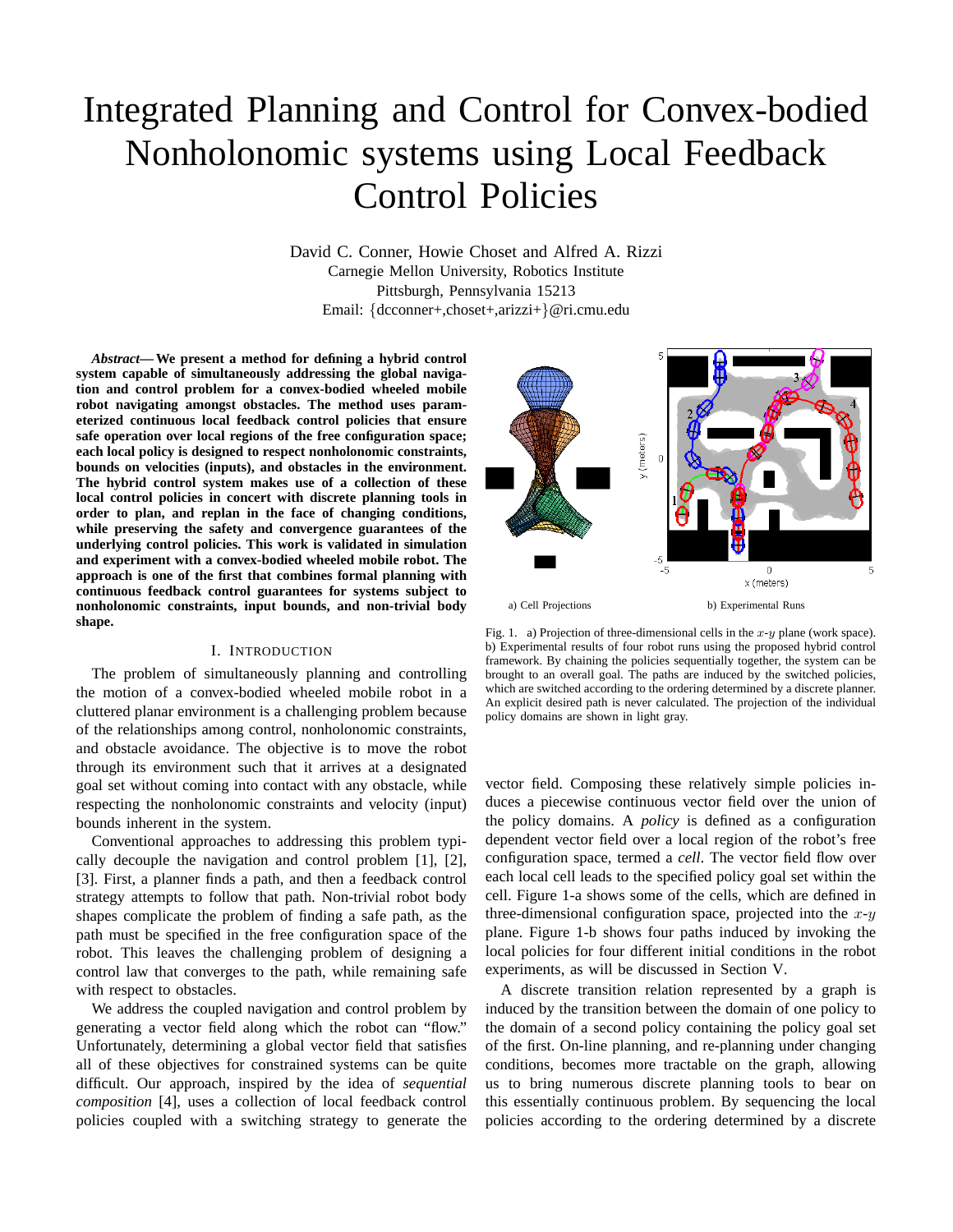planner via graph search, the closed loop dynamics induce the discrete transitions desired by the discrete plan. The overall hybrid (switched) control policy responds to system perturbations without the need for re-planning. In the face of changing environmental conditions, the discrete graph allows for fast online re-planning(reordering), while continuing to respect the system constraints.

By coupling planning and control in this way, the hybrid control system plans in the discrete space of control policies; thus, the approach represents a departure from conventional techniques. A "thin" path or trajectory is never explicitly planned; instead, the trajectory induced by the closed-loop dynamics flows along the vector field defined by the active policy, which is chosen according to an ordering determined by a discrete planner. A plan over the discrete graph associated with the collection of policies corresponds to a "thick" set of configurations within the domains of the associated local policies.

This approach offers guaranteed convergence over the union of the local policy domains. For the method to be complete, the entire free configuration space must be covered by policy domains (cells). This is a difficult problem due to the multiple constraints on the robot dynamics. Even constructing the free configuration space in the first place is a difficult problem. This latter difficulty is avoided by deploying policies using workspace measurements to guarantee that the policy domain lies in the free configuration space. Herein, the focus is on deploying a "rich enough" collection of policies that enables the navigation problem to be addressed over the bulk of the free configuration space.

This paper describes the basic requirements that any local policy must satisfy to be deployed in this framework; each local policy must be provably safe with respect to obstacles and guarantee convergence to a specified policy goal set, while obeying the system constraints within its local domain. We develop a set of generic policies that meet these requirements, and instantiate these generic policies in the robot's free configuration space. Finally, a concrete demonstration of controlling a real mobile robot using a collection of local policies is described.

## II. RELATED WORK

Our approach maintains the coupling between planning and control, unlike conventional approaches that decouple the problem into a path planning problem and a path-following control problem. If the path planning does not consider the nonholonomic constraints, this decoupled approach often leads to highly oscillatory paths that require great control effort [5], [6]. Motion planning approaches that do consider nonholonomic constraints typically assume a discrete set of feasible motions, and search for a shortest feasible path composed of arcs of feasible motions [7], [8], [9], [10]. In another decoupled example for nonholonomic systems, open-loop steering methods address the point-to-point navigation problem in the absence of obstacles [5], [11].

The proposed hybrid control approach is based on the technique of sequential composition [4]. This technique enables the construction of switched control policies that have guaranteed behavior, and provable convergence properties. In its original form, sequential composition uses positively invariant state regulating feedback control policies; the policy domains of attraction are used to partition the state space into cells.

The overall control policy induced by sequential composition is fundamentally a hybrid control policy [12], [13]. The method of composition based on the relationship between policy goal sets and domains obviates the need for complex stability analysis of the form given in [14]. The stability of the underlying control policies guarantees the stability of the overall policy [4]. Disturbances are robustly handled provided their magnitude and rate of occurrence is relatively small compared to the convergence of the individual policies.

Sequential composition-like techniques have been applied to mobile robots. Many examples are for systems without nonholonomic constraints, where the policies are defined over simple cells – polytopes and balls – in configuration space [15], [16]. Sequential composition has also been used to control wheeled mobile robots using visual servoing [17], [18]. In these cases, the local control policies were designed based on careful analysis of the system, its constraints, and the problem at hand. Other researchers have focused on automated deployment of generic policies for idealized (point) fullyactuated systems in simulation [19], [20], [21].

## III. GENERAL FRAMEWORK

As the robot moves through its planar workspace, its configuration evolves on the manifold  $SE(2)$ ; the configuration is locally represented as  $q = \{x, y, \theta\} \in \mathcal{Q} \approx SE(2)$ . We assume a kinematic model of the system, meaning the system velocity is directly controlled. The nonholonomic constraints inherent in wheeled mobile robots determine a linear mapping  $A(q): \mathcal{U} \to T_q\mathcal{Q}$  between the control input  $u \in \mathcal{U} \subset \mathbb{R}^2$ and the configuration velocity; that is  $\dot{q} = A(q)u$  naturally respects the nonholonomic constraints. The input space  $U$ , assumed to be a bounded subset of  $\mathbb{R}^2$  without holes, represents the control inputs available to the system.

We address the navigation and control problem for these systems by developing a collection of feedback control policies, over local regions of configuration space that are termed cells. Let  $\Phi_i$  denote the  $i^{\text{th}}$  policy in the collection, and let  $\Xi_i \subset \mathcal{Q}$  denote the policy's associated cell. Define the cells in a local region of  $\mathbb{R}^3$  that represents a local chart of the configuration space manifold  $SE(2)$ ; the cells are restricted to compact, full dimensional subsets of  $\mathbb{R}^3$  without holes. It is assumed that the boundary of the cell,  $\partial \Xi_i$ , has a well defined unit normal,  $n(q)$ , that exists almost everywhere. The policy goal set is defined within the closure of each cell. The feedback control policy is defined by a mapping  $\Phi_i : \Xi_i \to \mathcal{U}$  such that the flow along the vector field induced by  $A \circ \Phi_i : \Xi_i \to \mathcal{T}_q \mathcal{Q}$ leads to the designated goal set.

This paper restricts discussion to a new class of "flowthrough" policies [20], where the goal set is defined on the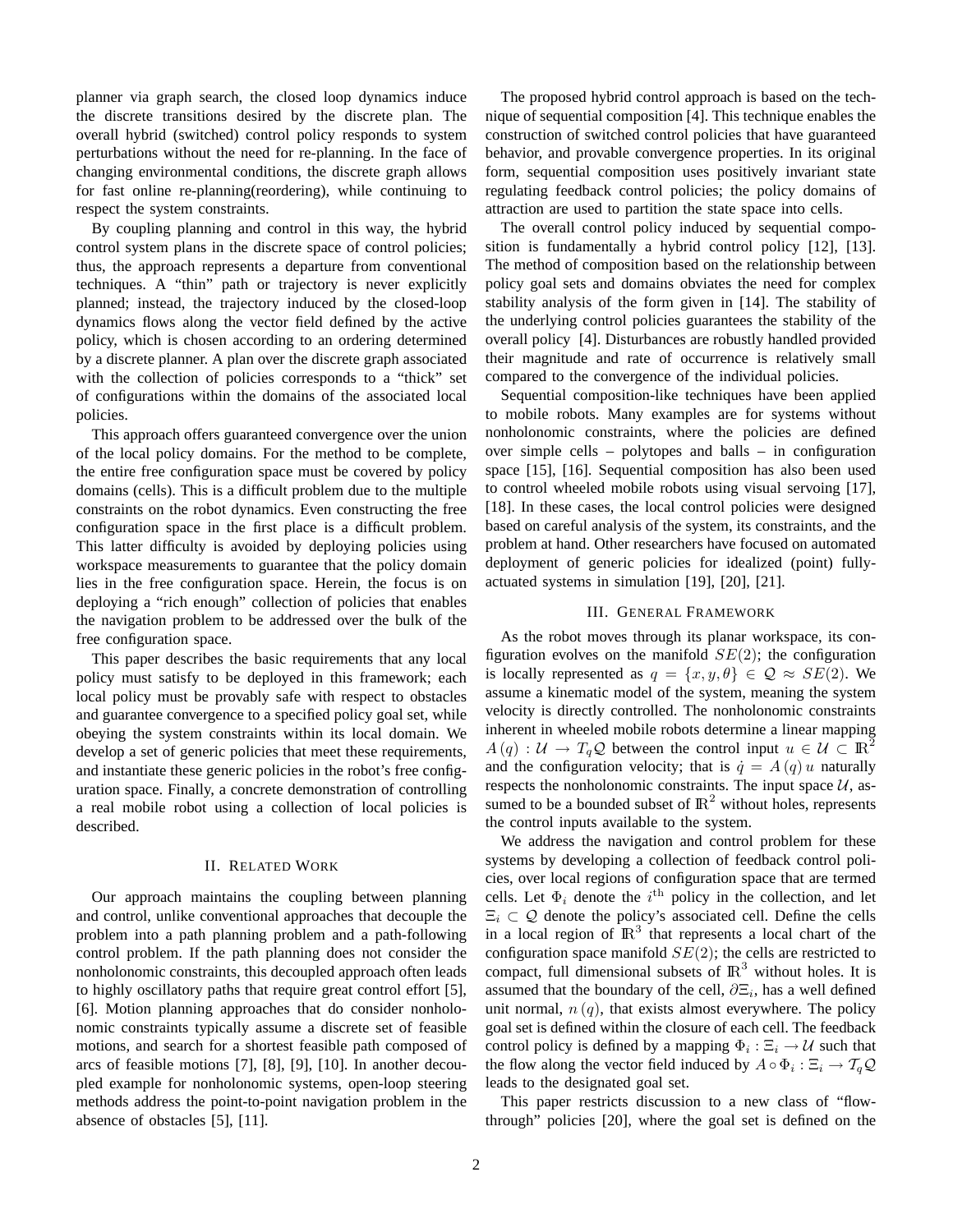

Fig. 2. The cell boundary (dark inner surface) may be expanded to account for the non-trivial robot shape. The minimum signed distance from the projected silhouette curve of the expanded cell to the closest obstacle is the closest approach of the system to an obstacle under the control of the associated policy. Note, the open face of the goal set is not shown. The goal set will be contained within the domain of another policy, so expanding this set is unnecessary.

boundary of the cell. Other types of policies can be readily added to the proposed framework provided they meet the general conditions described below.

#### *A. Generic Policy Requirements*

In order for a local policy to be valid, it must have several properties. First, to induce safe motion, the cell must be contained in the free configuration space of the robot so that collision with any obstacle is not possible while the configuration is within this cell. Second, under the influence of the policy, the induced trajectories must reach the goal set without departing the associated cell from any initial configuration within the cell. Third, the system must reach the designated goal set in finite time for any initial condition within the cell. Finally, to be practical, the cells must have efficient tests for point inclusion.

The first condition is that the cell must be contained in the free configuration space,  $FS_Q$ , of the convex-bodied robot; that is  $\Xi_i \subset \mathcal{FS}_{\Omega} \subset \mathcal{Q}$ . Any configuration within a valid cell is free of collision with an obstacle. Testing that the cell is contained in  $FS_Q$  would seem to require constructing  $FS_{\mathcal{Q}}$ , and then performing tests on this complicated space. This complexity can be avoided by testing the cells based on workspace measurements. Consider the composite set of points in the workspace obtained by taking the union, over the set of cell boundary configurations, of the points occupied by the robot body. The cell is contained in free configuration space if no points in this composite set intersect an obstacle (see Figure 2-a).

For a given cell, this composite set can be determined analytically by defining a surface that accounts for the the maximum extent of the robot body at each configuration on the cell boundary (Figure 2-b). This surface, which can be thought of as an expansion of the given cell, is projected into the workspace (Figure 2-a). If no points in the surface projection intersect an obstacle, then the cell lies in the free configuration space of the system, and the system cannot collide with an obstacle while remaining in the cell. Given a piecewise analytic representation of the robot body boundary and a parametric representation of the cell boundary, an exact piecewise parametric representation of the expanded cell surface can be determined directly. See [22] for details.

The second condition is a generalization of *positive invariance*, termed *conditional* positive invariance [23]. Whereas earlier versions of sequential composition were restricted to convergent control policies with positive invariant domains, we allow policies that cause the system to *flow-through* a designated goal set and not come to rest within the goal set. For a conditionally positive invariant domain, the configuration remains in the domain of the policy until it enters the designated goal set. Coupled with the fact that the cell is contained in free configuration space, conditional positive invariance guarantees the policy is safe with respect to collision.

To maintain conditional positive invariance, the system must be able to generate a velocity that, while satisfying the system constraints, keeps the system configuration within the cell and away from the boundary. On the cell boundary away from the goal set, the velocities are restricted to the negative half-space defined by the outward pointing unit normal at the boundary point; that is, there must exist a  $u \in \mathcal{U}$  such that

$$
n(q) \cdot A(q) u < 0,\tag{1}
$$

where  $A(q)$  encodes the nonholonomic constraints. For flowthrough policies, the aim is to to drive the system configuration through the goal set; hence, some points in the goal set must satisfy the analogous necessary condition  $n(q) \cdot A(q) u > 0$ .

The third requirement is that a valid policy must bring any initial configuration within the cell to the specified goal set in finite time. In general, determining this for constrained systems can be difficult and must be considered for each type of policy in conjunction with its cell and goal set specification.

In summary, policies that respect the system constraints, have simple inclusion tests, are completely contained in the free configuration space, are conditionally invariant, and whose vector field flow converges to a well defined goal set in finite time may be deployed in this sequential composition framework. Given a specific system model and input set  $U$ , these conditions limit the size and shape of the associated cell in the free configuration space. In Section IV, we describe a family of policies that satisfy these requirements.

#### *B. Discrete Abstraction*

Sequential composition defines a specific relationship between the policies. Finite time convergence coupled with conditional positive invariance induces a transition relation between a given policy domain (cell) and its associated goal set. This transition relation, coupled with having the goal set of one policy contained in the domain of another policy, induces a discrete transition relationship between the two policies. Given two control policies,  $\Phi_j$  is said to *prepare*  $\Phi_i$ , if the goal set of  $\Phi_i$  is contained in the domain of  $\Phi_i$  [4]. This prepares relationship, denoted  $\Phi_j \succeq \Phi_i$ , induces a graph structure by defining a *directed* edge between the two nodes corresponding to the two policies.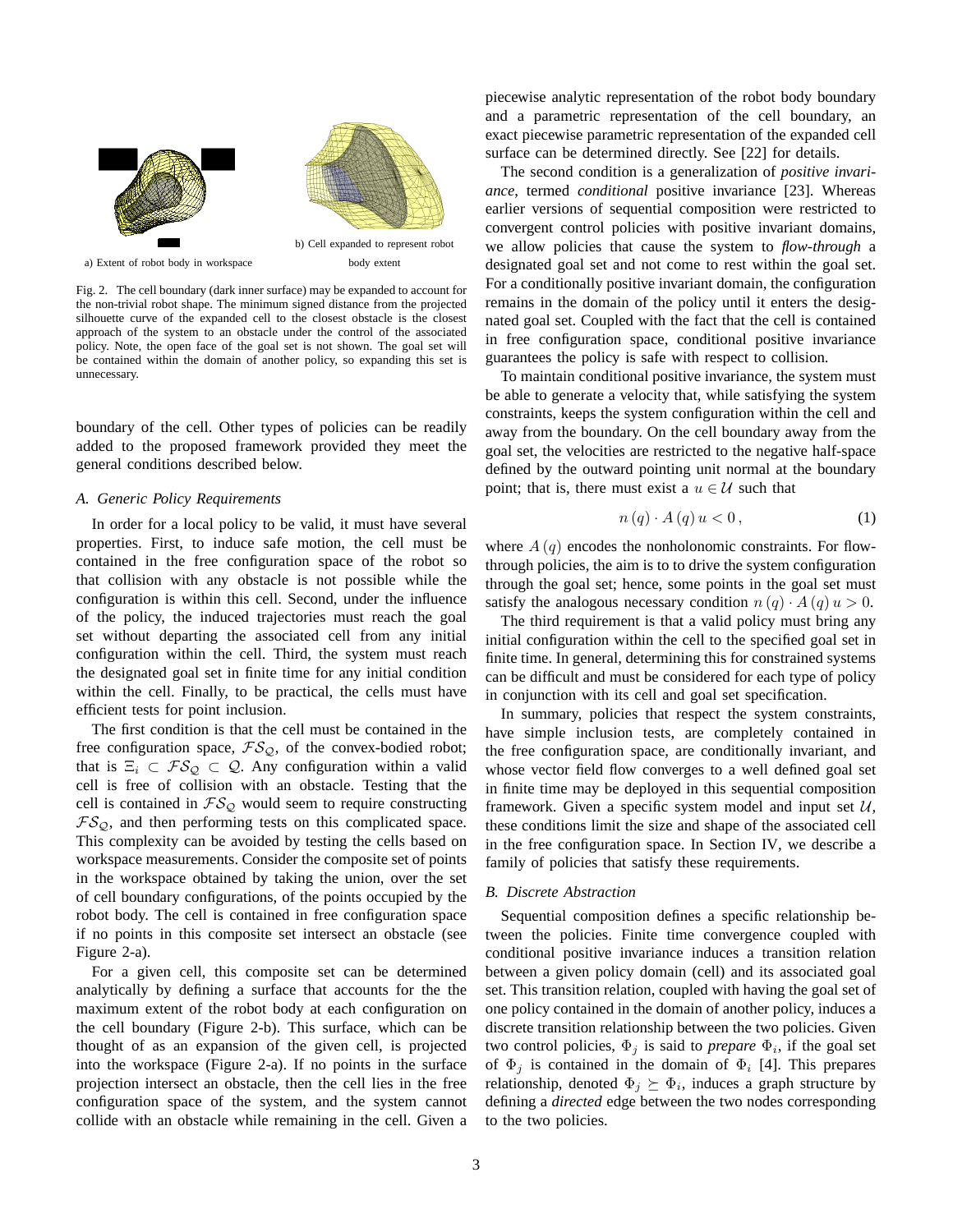

Fig. 3. This figure shows the relation between a set of policies and the discrete abstraction. In this example,  $\Phi_D$  prepares  $\Phi_A$  and  $\bigcup {\Phi_B, \Phi_C}$ .



Fig. 4. Schematic representations of the generic cell. Some of the important parameters are labeled.

Often the size of a valid cell that satisfies the policy requirements is tied to the size of the specified goal set; therefore, to enable larger cells, it is useful to consider policies where no single policy domain covers the designated goal set. Therefore, we extend the conventional definition of *prepares* given in [4] from a relation between two policies, to a relation between a policy and a set of policies. A selected policy,  $\Phi_i$ , *prepares* a set of policies if the goal set of the selected policy,  $\mathscr{G}(\Phi_i)$ , is contained in the union of the domains of the policies in the set, that is  $\Phi_i \succeq {\Phi_j}$  if  $\mathscr{G}(\Phi_i) \subset \bigcup_j \mathscr{D}(\Phi_j)$ .

Although the flow along a vector field is mathematically determinate, from the perspective of the discrete transition relation, the single policy could result in a transition to any of the policies in the union. This introduces indeterminacy into the graph structure that can be represented as an *action* with multiple *outcomes*. This relationship between prepares and the discrete abstraction is shown in Figure 3. Given a collection of policies, the specification of the prepares relationship between policies induces a directed, generally cyclic, graph.

The discrete graph abstracts the continuous dynamics of the problem into a finite set of transitions between policies. Thus, a fundamentally continuous navigation problem is reduced to a discrete graph search. If the current configuration is contained in the domain of a policy corresponding to a node the graph, and a path through the graph to the overall goal node exists, then the given navigation problem is solvable with the collection of currently deployed policies. By executing the feedback control policies according to an ordering determined by a discrete planner, the trajectories induced by the local policies solve the specified navigation problem. To facilitate ordering, each edge in the graph is assigned a cost. Given policies that meet the above requirements, the proposed technique is amenable to any number of discrete planning tools, including those that employ model checking and temporal logic specifications [24].

## IV. LOCAL POLICY DEFINITION

In defining the local policies, there are several competing goals. First, we desire policies with simple representations that are easy to parameterize. Additionally, we desire policies that have simple tests for inclusion so that the system can determine when a particular policy may be safely used. On the other hand, for a given policy goal set, we want the policy domain to capture as much of the free configuration space as possible given the system constraints. That is, we want the policies to be *expressive*. This paper focuses on how far a set of relatively simple parameterizations can be pushed. Starting with a class of parameterized representations for the cell boundary, we specify a vector field that satisfies the policy requirements. Here, the focus is on the general description of the generic cells; refer to [22] for details.

## *A. Cell Definition*

The generic cells are defined relative to a local coordinate frame with coordinate axes  $\{x', y', \theta'\}$ . We attach the local frame to the goal set center such that the local  $x'$ -axis is an outward pointing normal with respect to the policy goal set, and arbitrarily restrict the policy goal set to lie within the  $y'$ - $\theta'$ plane. The cell is positioned by specifying the goal set center  $q_g = \{x_g, y_g, \theta_g\}$  with respect to the world frame such that the  $\theta'$ -axis is parallel to the world  $\theta$ -axis and the x'-axis is aligned with the robot direction of travel at  $q<sub>g</sub>$ . This is shown in Figure 4-a. With this setup, the cells have a central axis defined by the negative  $x'$ -axis.

We define the generic cell boundary in local coordinates with *two* smooth two-surfaces embedded in  $\mathbb{R}^3$ . The intersection of the cell boundary with a plane orthogonal to the central axis is a simple closed curve that may be parameterized by the orientation around the  $x'$ -axis. This suggests a cylindrical parameterization for the generic cell boundary. Let  $\zeta$  be a scalar encoding the depth of the cell along the negative  $x'$ axis, and let  $\gamma$  be a scalar encoding the angle about the local  $x'$ -axis. Define a generic cell boundary point,  $p$ , in these local coordinates as

$$
p(\zeta, \gamma) = \begin{bmatrix} -\zeta \\ \rho(\zeta, \gamma) \cdot (\cos \beta \cos \gamma - c \sin \beta \sin \gamma) \\ \rho(\zeta, \gamma) \cdot (\sin \beta \cos \gamma + c \cos \beta \sin \gamma) \end{bmatrix}, \quad (2)
$$

where c is an eccentricity parameter and  $\beta$  specifies a rotation of the policy goal set about the x'-axis. The function  $\rho(\zeta, \gamma)$ governs the radius in the local cylindrical coordinate system.

There is freedom in defining  $\rho(\zeta, \gamma)$  provided (1) from Section III-A is satisfied for all points on the surface. We choose a  $\rho$  function that has two continuous, piecewise-smooth segments that correspond to the two surface patches – a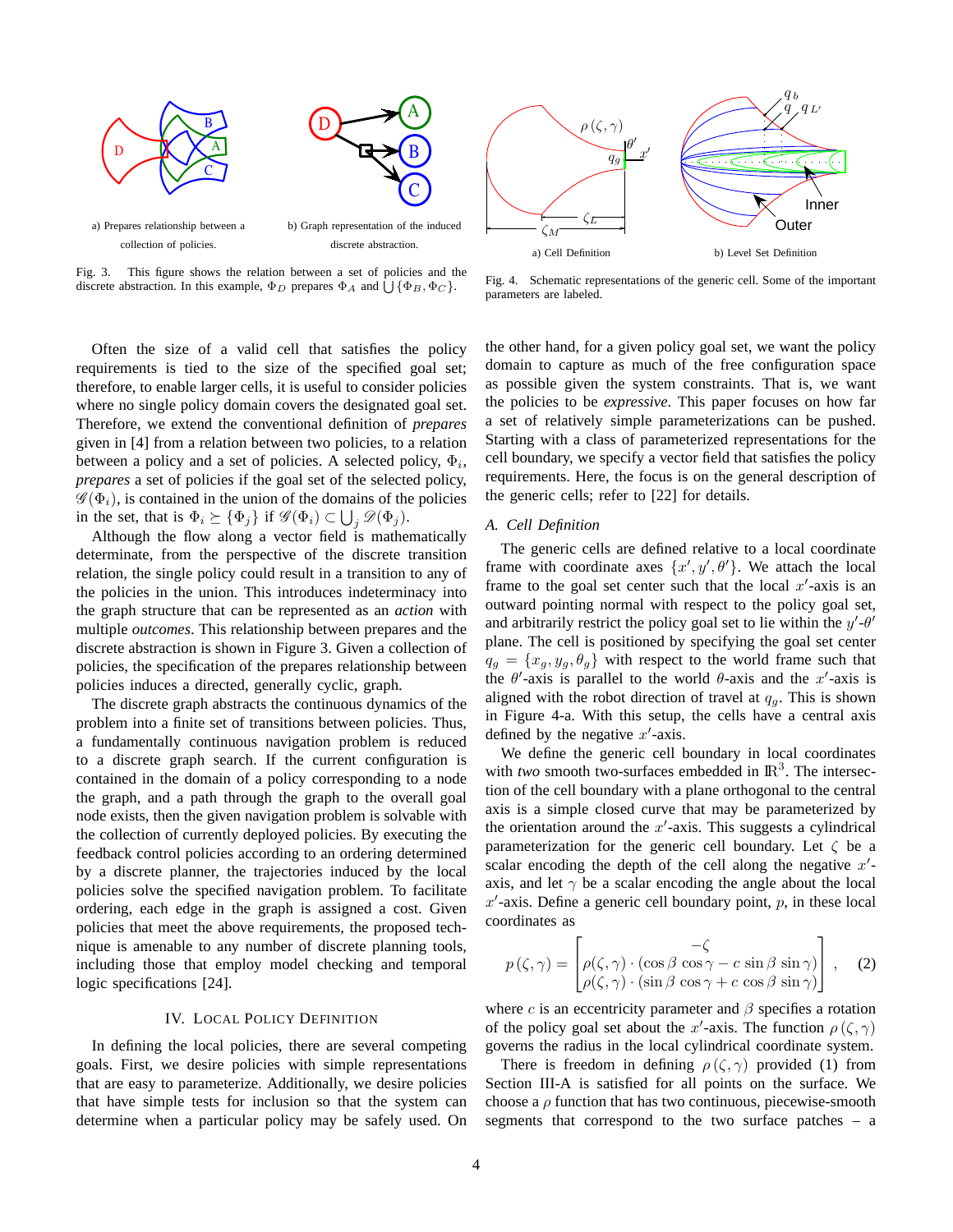funnel and a cap – defining the cell boundary. The segments are shown in Figure 4. In the portion corresponding to the funnel, let  $\rho_f(\zeta, \gamma)$  be a monotonically increasing function in  $\zeta$  that governs cell growth as  $\zeta$  increases away from the policy goal set;  $\rho = \rho_f$  in this portion. The portion of  $\rho(\zeta, \gamma)$ corresponding to the cap section monotonically decreases from the maximal value of  $\rho_f$  to zero at the maximal extent of  $\zeta$ . Formally, define the complete function as

$$
\rho(\zeta,\gamma) = \begin{cases}\n\rho_f(\zeta,\gamma) & 0 < \zeta \le \zeta_L \\
\rho_f(\zeta_L,\gamma) & \frac{\sqrt{(\zeta_M - \zeta_L)^2 - (\zeta - \zeta_L)^2}}{\zeta_M - \zeta_L} & \zeta_L < \zeta \le \zeta_M\n\end{cases}
$$

The  $\gamma$  term in  $\rho$  allows asymmetry into the cells [22]. Note,  $\rho_f$  can have several internal parameters that govern the rate of expansion and shape of the cell. These internal parameters provide some freedom to shape the cell to fit its environment.

For the cell to be valid, (1) must be satisfied over the entire surface, and the analogous condition must hold on the policy goal set. For the cell boundary,  $n = \frac{D_{\zeta} p \times D_{\gamma} p}{\|D_{\zeta} p \times D_{\gamma} p\|}$  $\frac{D_{\zeta} p \times D_{\gamma} p}{\|D_{\zeta} p \times D_{\gamma} p\|}$ , which is a piecewise smooth function. Restating requirement (1) in terms of the local parameters and an inequality relation,

$$
\underset{\zeta,\gamma}{\arg\max} \left[ \underset{u\in\mathcal{U}}{\arg\min} \left[ n(\zeta,\gamma) \cdot A\left(p\left(\zeta,\gamma\right)\right)u \right] \right] < 0 \qquad (3)
$$

must be satisfied. In other words, in the worst case, the system must be able to generate a velocity that is inward pointing with respect to the cell boundary to satisfy the conditional positive invariance requirement. Although nonlinear, the function is piecewise smooth and generally "wellbehaved" for the mapping  $A(q)$  found for most robot models; therefore, it is feasible to verify that (3) is satisfied off-line during the policy deployment phase.

Given a cell, the system must check if the current configuration, q, is inside the cell. Let  $\{\zeta_q, \gamma_q, \rho_q\}$  be the coordinate values in the cell's local cylindrical coordinate frame. The corresponding point,  $q_b = \{\zeta_q, \gamma_q, \rho_b\}$ , on the cell boundary is given by

$$
\rho_b = \rho \left( \zeta_q, \gamma_q \right) \frac{\sqrt{1 + c^2 - (c^2 - 1) \cos(2\gamma_q)}}{\sqrt{2}}.
$$
 (4)

If  $\rho_q < \rho_b$  and  $0 < \zeta_q < \zeta_M$ , the configuration is in the cell.

## *B. Vector Field Definition*

We use a family of level sets based on the parameterization of the cell boundary to define the control vector field that flows to the policy goal set. First consider the case  $\zeta_M = 0$  and  $\zeta_L = 0$ , where the cell boundary corresponds to the policy goal set. Increasing  $\zeta_M$ , while fixing  $\zeta_L = 0$ , generates a family of level sets that grow out from the goal; these are termed the *inner* level sets, as shown in Figure 4-b. By fixing  $\zeta_M$  at its maximum value and increasing  $\zeta_L$ , the *outer* family of level sets grows; these are also shown in Figure 4-b.

For a configuration within the cell, the corresponding level set – either inner or outer – that passes through that configuration must be determined. These level sets are governed by the cap (second) portion of  $\rho(\zeta, \gamma)$ . First, rewrite this cap portion in terms of new variables  $\zeta_M'$  and  $\zeta_L'$ . The appropriate level set is determined by values for  $\zeta_M'$  and  $\zeta_L'$  that satisfy

$$
\rho_f(\zeta_L', \gamma_q) \frac{\sqrt{(\zeta_M' - \zeta_L')^2 - (\zeta_q - \zeta_L')^2}}{\zeta_M' - \zeta_L'} - \rho_q = 0. \quad (5)
$$

For configurations within the inner family of level sets,  $\zeta_L' = 0$ and  $\zeta_M'$  can be determined in closed-form from (5). If the configuration is within the outer family of level sets, then  $\zeta_M' = \zeta_M$  and we must determine the value of  $\zeta_L'$  that satisfies (5). Unfortunately,  $\zeta_L'$  cannot be found in closed form. Fortunately, (5) is a monotonic function of  $\zeta_L'$ , which admits a simple numeric root finding procedure. The corresponding level set intersects the cell boundary at  $q_{L'}$  as shown in Figure 4-b. Given the values of  $\zeta_M'$  and  $\zeta_L'$  which determine the corresponding level set, the level set normal  $n(q)$  is defined by a closed-form analytic function.

The level set normal defines a constrained optimization over the input space to determine the input value. In the simplest case, let

$$
u^* = \underset{u \in \mathcal{U}}{\arg \min} \left[ n \left( q \right) \cdot A \left( q \right) u \right] \text{ s.t. } n \left( q \right) \cdot A \left( q \right) u < 0. \tag{6}
$$

Given the assumption that the level sets satisfy (3), a solution is guaranteed to exist.

Using  $u^*$  as the control input drives the system from the outer level sets to the inner level sets, and then continuously on to the goal. Forcing both the inner and outer level sets to satisfy (3) at every point in the cell simplifies the proof of finite time convergence. By virtue of  $(3)$ , a solution to  $(6)$  is guaranteed to exist and will bring the system configuration to a "more inward" level set; thus, the system moves a finite distance closer to the goal. Although a formal analytic proof is lacking, experience shows that if the outermost level set corresponding to the cell boundary satisfies (3), all interior level sets will also satisfy (3).

Given the input  $u^*$ , the reference vector field over the cell is simply  $A(q)$  u<sup>\*</sup>. In reality, only  $u^*$  is important; the vector field is induced by the flow of the system given the control inputs, and is never explicitly calculated.

# *C. Policy Deployment*

To deploy a policy in this sequential composition framework, we must specify the parameters that govern the location, size, and shape of the cell. Given a specification of these parameters, the requirements from Section III-A must be verified. Future work will develop automated deployment methods; we currently use a trial-and-error process to specify parameters.

We begin deploying a policy by specifying that the policy goal set is completely contained within the domain of other policies; this allows the prepares graph to be defined later. First, we specify  $q<sub>g</sub>$  to lie within the target policy cell (set of cells); this can be verified using (4) above. We initialize the policy goal set by specifying the function  $\rho(0, \gamma)$  and elliptical parameters  $\beta$  and c from (2). We test that the policy goal set boundary does not intersect the boundary of a target cell (union of target cells) by testing the minimum distance between a

.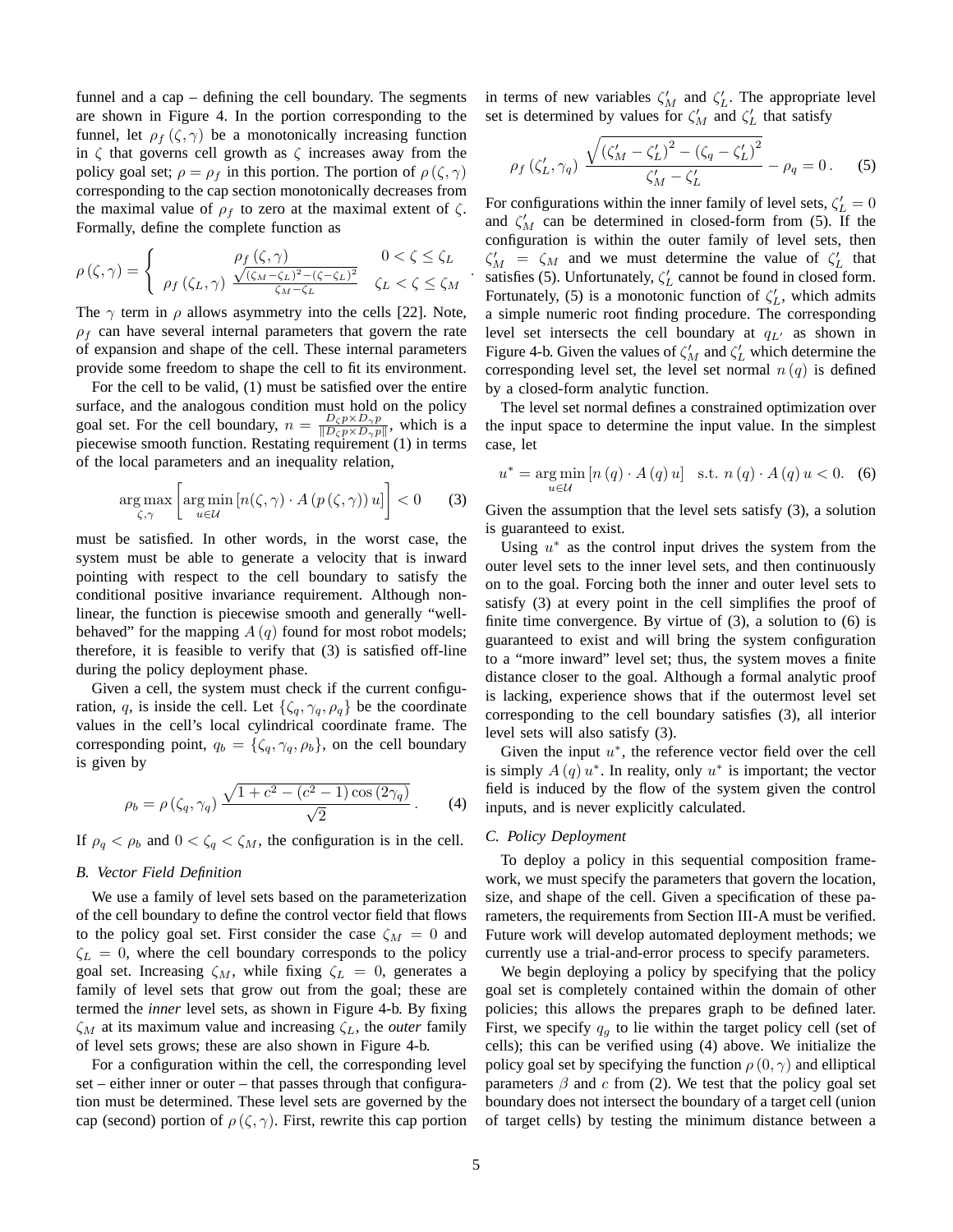point on the policy goal set boundary and the corresponding point of the boundary of the target policies. We iteratively adjust the parameters, including the policy goal set center  $q_{q}$ , as needed until the policy goal set is fully contained in the target cell(s). During this iterative process, we also test that the policy goal set is valid with respect to the mapping  $A(q)$ and chosen input set.

Given a valid policy goal set, we grow the cell by specifying the parameters of  $\rho(\zeta, \gamma)$  that determine the rate of cell expansion and cell shape, including  $\zeta_L$  and  $\zeta_M$ . During this process, we must confirm that the cell remains in the free configuration space and that (3) is satisfied. Given these conditions, the requirements that we can reach the goal in finite time and have a test for cell inclusion are automatically satisfied given the methods for defining the cell and vector field. To test that (3) is satisfied, we use numerical optimization to find the maximum value of (3) over the  $\{\zeta, \gamma\}$  parameter space. Given a violation of (3), we iteratively adjust the parameters as needed to ensure the requirements are met.

To verify that a policy is safe with respect to obstacles, we use the expanded cell described in Section III-A. In these experiments, we graphically verify that the projection of the expanded cell is free of intersection. We sample the  $\{\zeta, \gamma\}$ parameter space with a fine resolution mesh, and calculate the corresponding points on the expanded cell surface. We project the resulting expanded cell surface mesh into the workspace and visually check for obstacle intersection, as shown in Figure 2-b. This step can be automated by determining the mesh edges that contribute to the silhouette curve based on a simple facet normal test, and projecting those edges to the workspace. The distances to closest obstacles can be tested against the maximum error determined by the chosen mesh resolution. The parameters governing cell size and shape are adjusted, and both the collision and (3) tests are repeated.

Once all the policies are deployed, the final step is to specify the prepares graph; this step is completely automated. The automated graph builder checks the prepares relationship for each policy against all other policies in the deployment; that is we test for policy goal set inclusion against other cells or sets of cells. For the policies presented here, the prepares test can be done by verifying that all points on the 1D policy goal set boundary are contained in the domains of neighboring cells. For policies that have a prepares relationship, we assign an edge cost heuristically based on the path length between the goal center and the target cells associated goal center, and a factor for the policies relative complexity.

For the policies deployed in these experiments, this manual deployment process generally takes between two and 30 minutes to fully deploy each policy. The deployment time depends mainly on the tightness of the corridors and sharpness of the turns being navigated. The final graph generation step is fully automated; it took several hours to run for the deployment used in this paper. Once this step is complete, the deployment is ready to use with the robot. The up-front cost of generating the deployment is mitigated by the ability to reuse the policies by planning multiple scenarios on the discrete graph.



Fig. 6. Bounding ellipse. Fig. 7. A three-dimensional view of some of the policies in the current deployment.

# V. CURRENT RESULTS

The techniques described in Sections III and IV were validated on our laboratory robot. This standard differentialdrive robot, shown in Figure 5, has a convex, roughly elliptical body shape. To simplify implementation of the expanded cell, the robot body and wheels were tightly approximated by an analytic ellipse centered in the body coordinate frame (shown in Figure 6). The car-like kinematic model has the form

$$
A(q) = \begin{bmatrix} \cos \theta & 0 \\ \sin \theta & 0 \\ 0 & 1 \end{bmatrix}.
$$

The inputs are forward velocity (m/s) and turning rate (radians/s). Although the robot is capable of zero-radius turns, the steering rate was limited to model a traditional bounded steering car. This limits the rate of expansion of the cells based on (3); for a zero-radius turn the cell shape would only be limited by the obstacles.

We allow multiple input sets,  $U_i$ , to account for changing conditions. The system changes direction by switching between "Forward" and "Reverse" input sets; each having an "Aggressive" and "Cautious" set of values. The numerical values are based on the velocity limits of the motors, and scaled back for cautious modes and the reverse input sets. For computational convenience, this paper is restricted to convex polygonal  $U_i$ ; this restriction is not fundamental. Each cell is evaluated with respect to a specific choice of  $\mathcal{U}_i$ .

# *A. Implementation*

For these experiments, we define a set of polygonal obstacles in a  $10 m \times 10 m$  world, with several corridors and openings as shown in Figure 8. A total of 271 policies were deployed using the techniques described in Section IV; of these, 15 separate policies prepared 31 different unions of policy domains according to the extended definition of prepares. A small number of cells are shown in Figure 7.

Given the collection of deployed policies and the associated graph, the node associated with the policy centered in the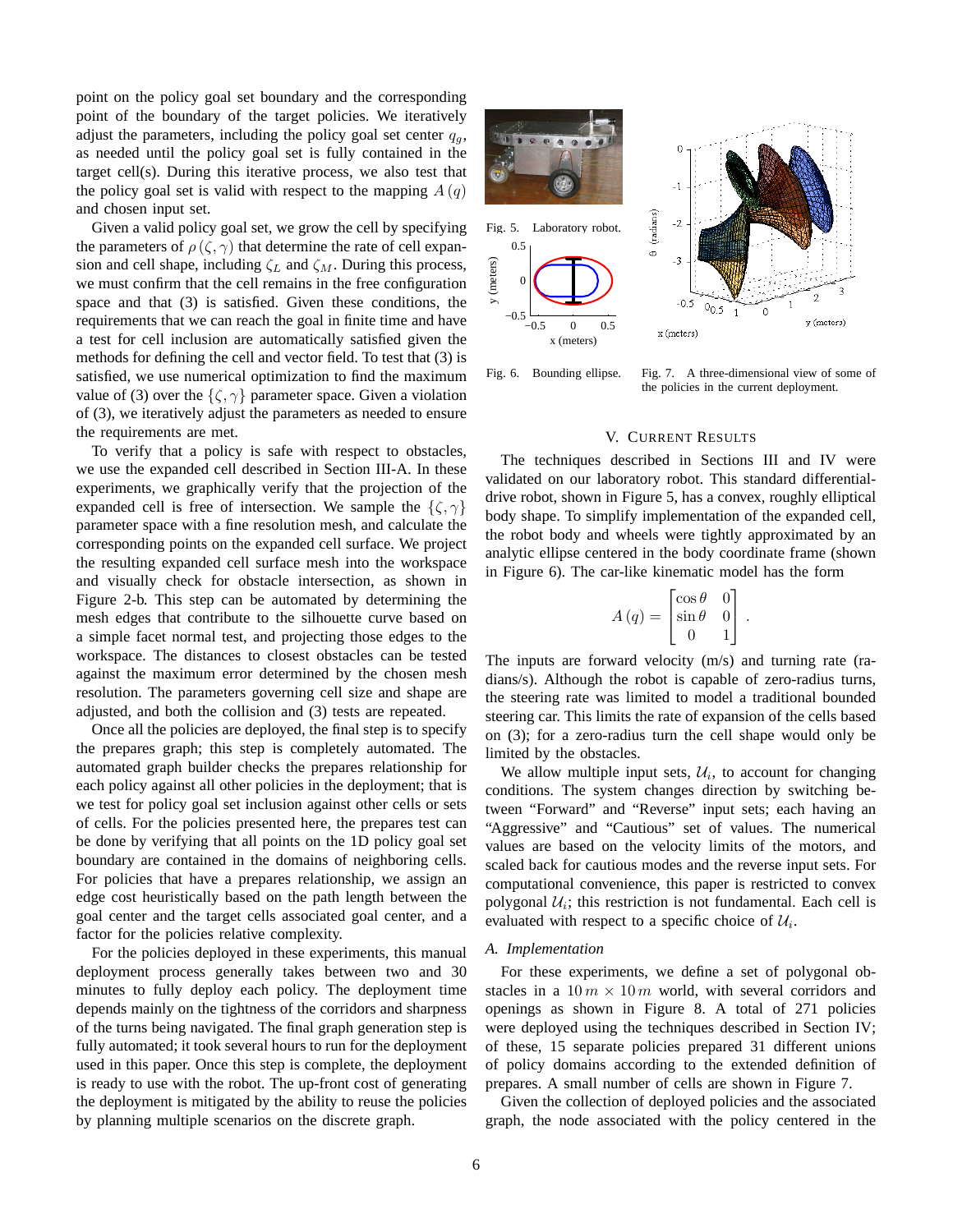lower corridor shown in Figure 8 is specified as the overall goal of these experiments. An ordering of the policy graph is generated using a Mini-max version of  $D^*$  Lite [25] as the discrete planner. Initially, the planner generates a global ordering of the deployment graph based on the edge costs determined during graph generation. If a valid path through the ordered graph from a given policy node to the designated goal node does not exist, then the node (and corresponding policy) is flagged as invalid. As the planner executes, the effects of invalid nodes propagate through the graph; as a result, a path to the goal from a given node is guaranteed to exist if the node remains valid. D\* Lite provides an efficient way to replan in the case where a policy status is changed to invalid after the initial planning stage; for example if a passage way is found to be blocked as the robot approaches.

During execution, the hybrid policy tests the current estimate of configuration to see which policy should be executed. Given a configuration estimate, the search begins by testing successors designated by the discrete planner for the previously executed policy; if the current configuration is included in one of these domains, the associated policy is activated. If a designated successor containing the current configuration is not found, and the previously executed policy is still valid, the previous policy continues to execute until the next update cycle. If the previously executed policy is no longer active, whether due to a system perturbation or replanning in response to an environmental change, the current implementation searches the graph according to the ordering defined by the discrete planner.

The policy switching is completely automatic once the initial start command is given. The system stops when it reaches the policy designated as the goal or, if the configuration is not contained within a valid policy domain. If a valid policy is found, the control is calculated as described in Section IV-B. On our robot, the forward velocity and turning rate calculated by the control policy is converted to wheel speeds used by the low-level PID motor control loop.

#### *B. Experimental Results*

Seven representative tests on the robot are presented; a total of 19 tests were conducted. The actual data was logged every 0.1 seconds during the robot experiment, and is plotted with the obstacles shown in the figures. On the plots, the robot symbols are shown every five seconds of travel time. Although the policies were initially validated in simulation, the results presented here are for actual robot runs.

For this round of experiments, the robot lacked an external localization system, therefore the configuration estimates are based on pure dead-reckoning. As a result of dead-reckoning error, inherent in all wheeled-mobile robots, the robot would have crashed into some obstacles had they been physically present. Therefore, we ran the robot in an open space using the deployment of policies that considered obstacles as shown in the figures.

Figure 1-b shows the results of four of the robot runs from four different initial conditions and the same goal node. To



Fig. 8. Path #5 requires the robot to back out of the corridor, and then automatically switch to forward motion.



Fig. 9. Paths #6 and #7 show the execution of a K-turn to allow motion around a sharp corner; the paths diverge in response to two policies that are invalidated during run #7.

emphasize, the paths shown are from an actual robot run, and are the result of policy ordering that is based on assigned edge costs in the discrete graph; an explicit desired path is never calculated. The paths are labeled (#1 - 4) clockwise from the lower left.

The path labeled #5, shown in Figure 8, begins near the same position as path #1 (shown in Figure 1-b); however, the orientation is approximately 180 degrees different. As the deployment also includes policies with the reverse input set, the robot backs up and then moves forward to the goal. This automatic policy switching requires no operator intervention.

Paths #6 and #7, shown in Figure 9, have two features that demonstrate the flexibility of the approach. First, like path #5, they demonstrate automatic forward/reverse switching. In this case, the deployment does not include policies that are expressive enough to turn the lower right corner in one continuous motion. The robot initiates a K-turn, again with the policy switching automatically dictated by the policy ordering. While this points to the need for future research in designing more expressive policies, it also validates the basic approach as the combination of simple policies with discrete planning is still capable of generating expressive motions.

The second feature demonstrated by paths #6 and #7 is that of re-planning in the discrete space of available policies. The robot starts from slightly different initial conditions, but begins to converge to the same vector field flow near the K-turn. Just after the K-turn during run #7, the two policies crossing the circular obstacle shown in Figure 9-b are flagged as invalid.